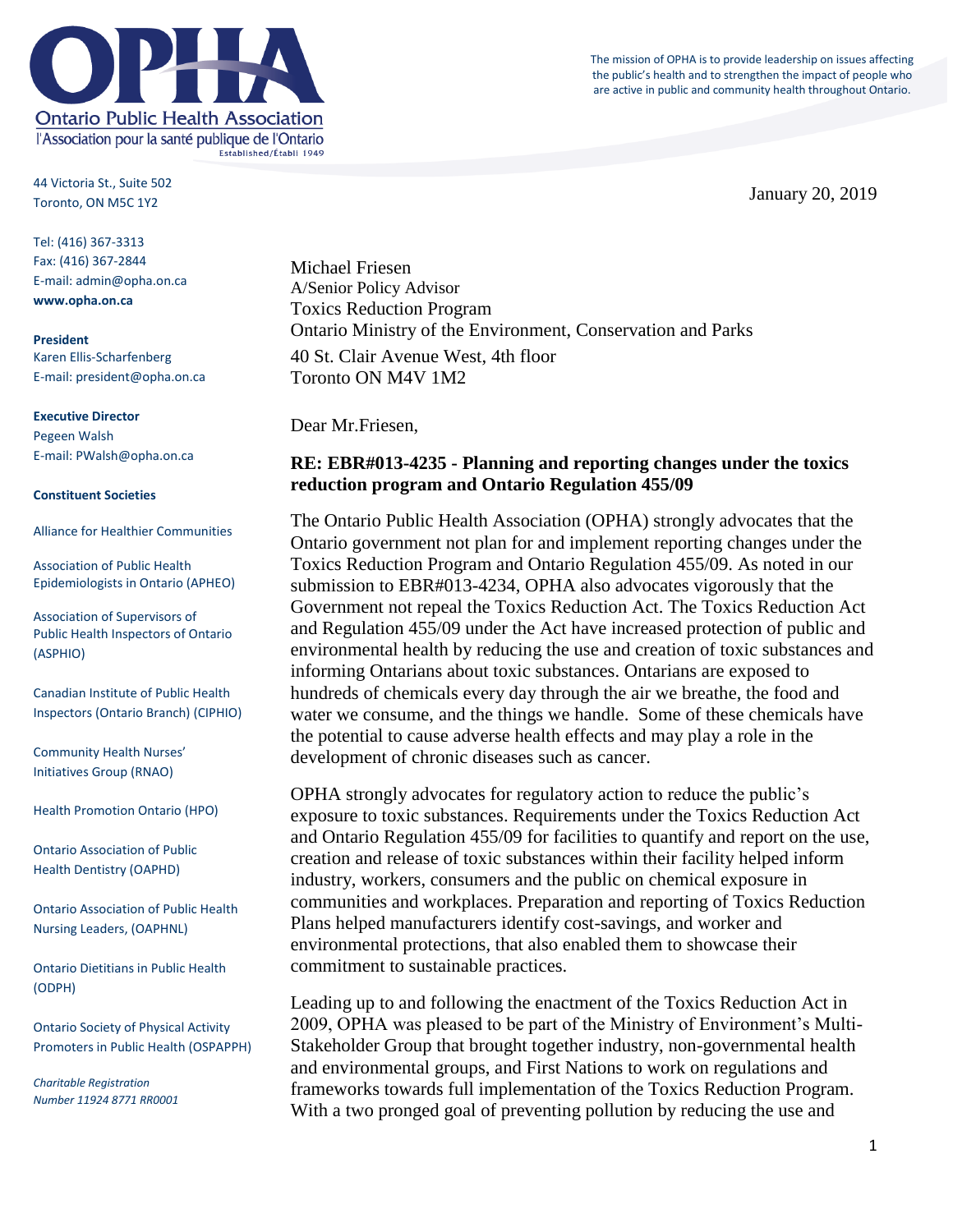creation of toxic substances; and informing Ontarians about those substances, the Toxics Reduction Program achieved results to protect Ontarians from exposure to toxics substances.

OPHA strongly urges the Provincial government to consider the following:

- **1. Continue to maintain current reporting and planning requirements under the Toxics Reduction Act and Ontario Regulation 455/09, specifically, requiring all regulated facilities to continue to:**
	- Report on all regulated substances;
	- Prepare toxics reduction plans; and
	- Conduct annual reviews of those plans.

All facilities regulated under the Toxics Reduction Act should be subject to the same toxics reduction planning and reporting requirements. These actions will help protect Ontarians from exposure to toxic substances and better inform them of steps being taken by regulated facilities within their community to reduce toxins and create healthier environments. OPHA does not does support exempting certain facilities from the requirement to report on toxic substance use, creation and release, nor to exempt them from preparing toxics reduction plans.

Included below are OPHA's comments on EBR#013-4235 strongly supporting continuing provincial action on toxics reduction and strengthening the Toxics Reduction Act and Regulations to better protect human health and the environment:

# **2. The Toxics Reduction Program implemented elements beyond what is currently provided by the Federal Government's Chemical Management Plan**

The Toxics Reduction Act requires regulated facilities to report on the use, creation and release of regulated substances and to prepare Toxics Reduction Plans. Regulated facilities are required to make this information publicly available. They are also required to identify whether they will be implementing the Plan or actions within it. In this way, facilities are encouraged and incentivized to make reductions. Many facilities identified that there would be cost savings from implementing their Toxics Reduction Plans.

The federal Chemical Management Plan does not require that regulated facilities prepare a Toxics Reduction Plan. At the same time, it is not clear that the reporting requirements under the National Pollutant Release Inventory will adequately capture the reporting of creation, use and release of the many thousands of toxics substances that people are potentially exposed to in Ontario.

### **3. The Toxics Reduction Program achieved significant results in reducing the creation, use and release of toxics substances in Ontario**

According to the 2017 Minister's Annual Report on Ontario's progress to implement the toxics reduction program, there have been measurable decreases, year over year, in levels of toxic substances used and created by regulated facilities in Ontario. The report reported that between 2015 and 2016, across all regulated facilities, there was a: